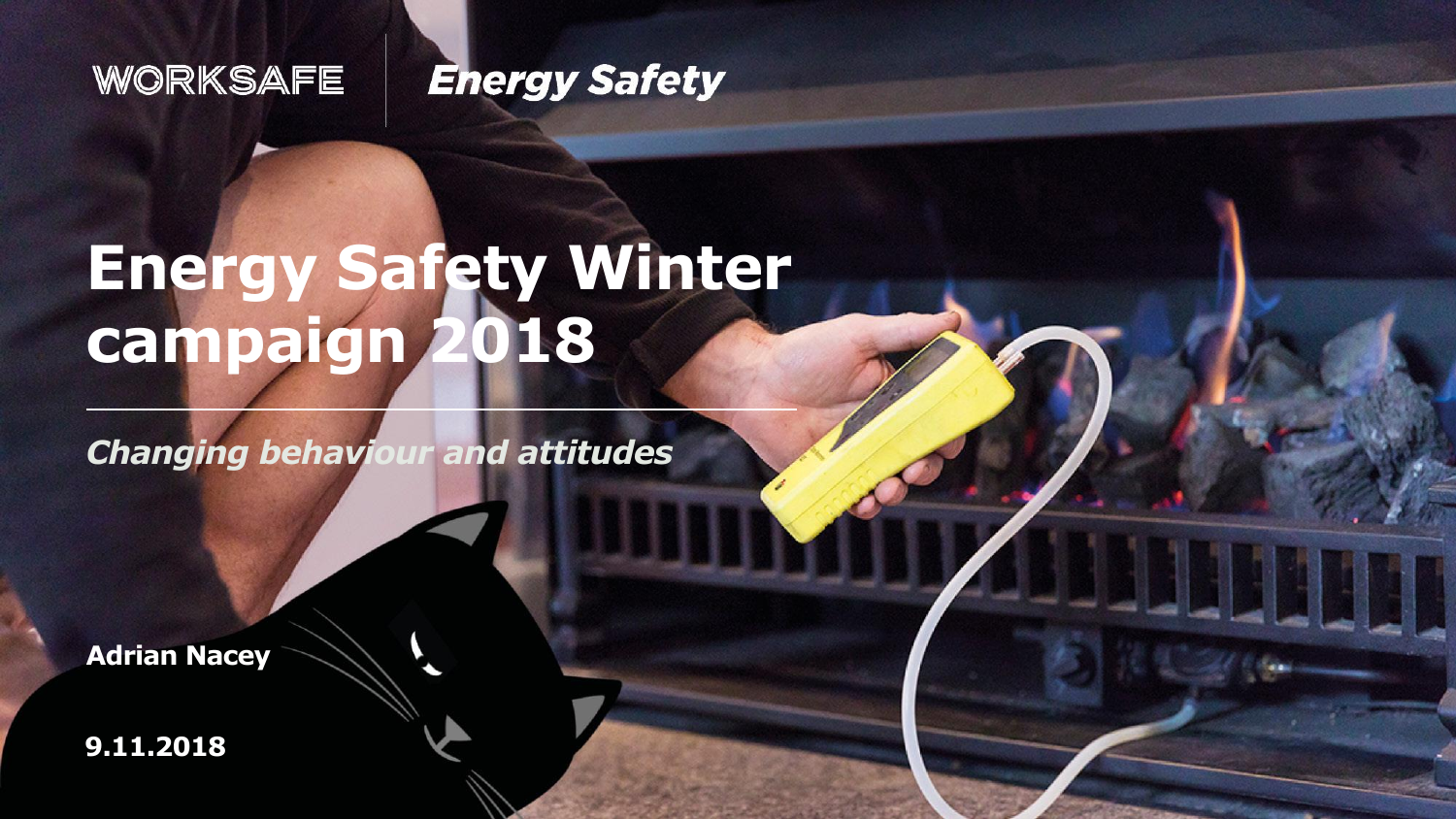# **Our mandate with Energy Safety**

**Our challenge:** to create a campaign that reminded all Kiwi's that they need to act safely and responsibly around gas and electricity both at home and in workplaces

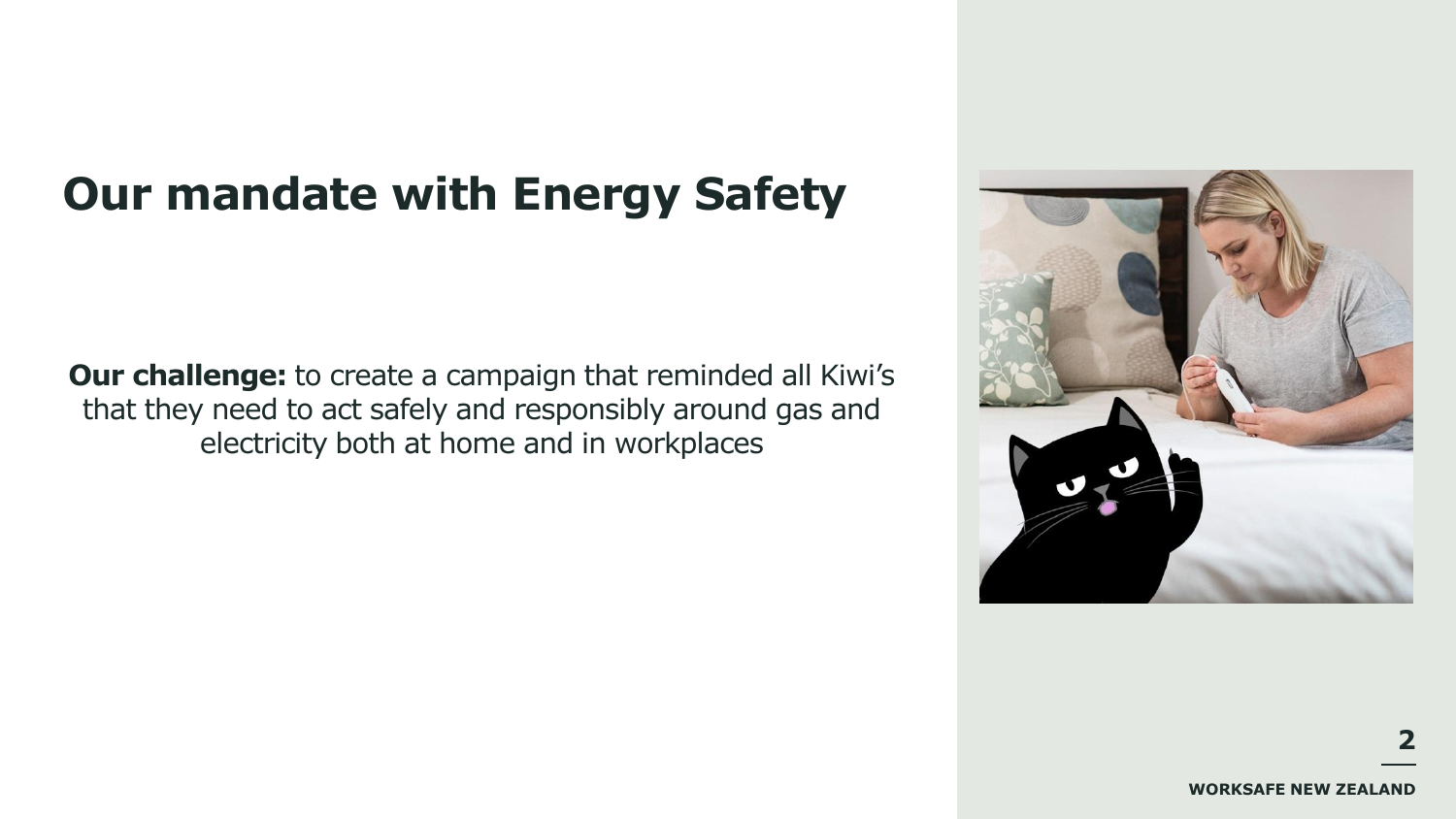### **Videos**

**[Staying safe with Electricity](https://www.youtube.com/watch?v=VSkaMf1ew4o)** 

[Staying safe with gas](https://www.youtube.com/watch?v=JztShhxKfPk)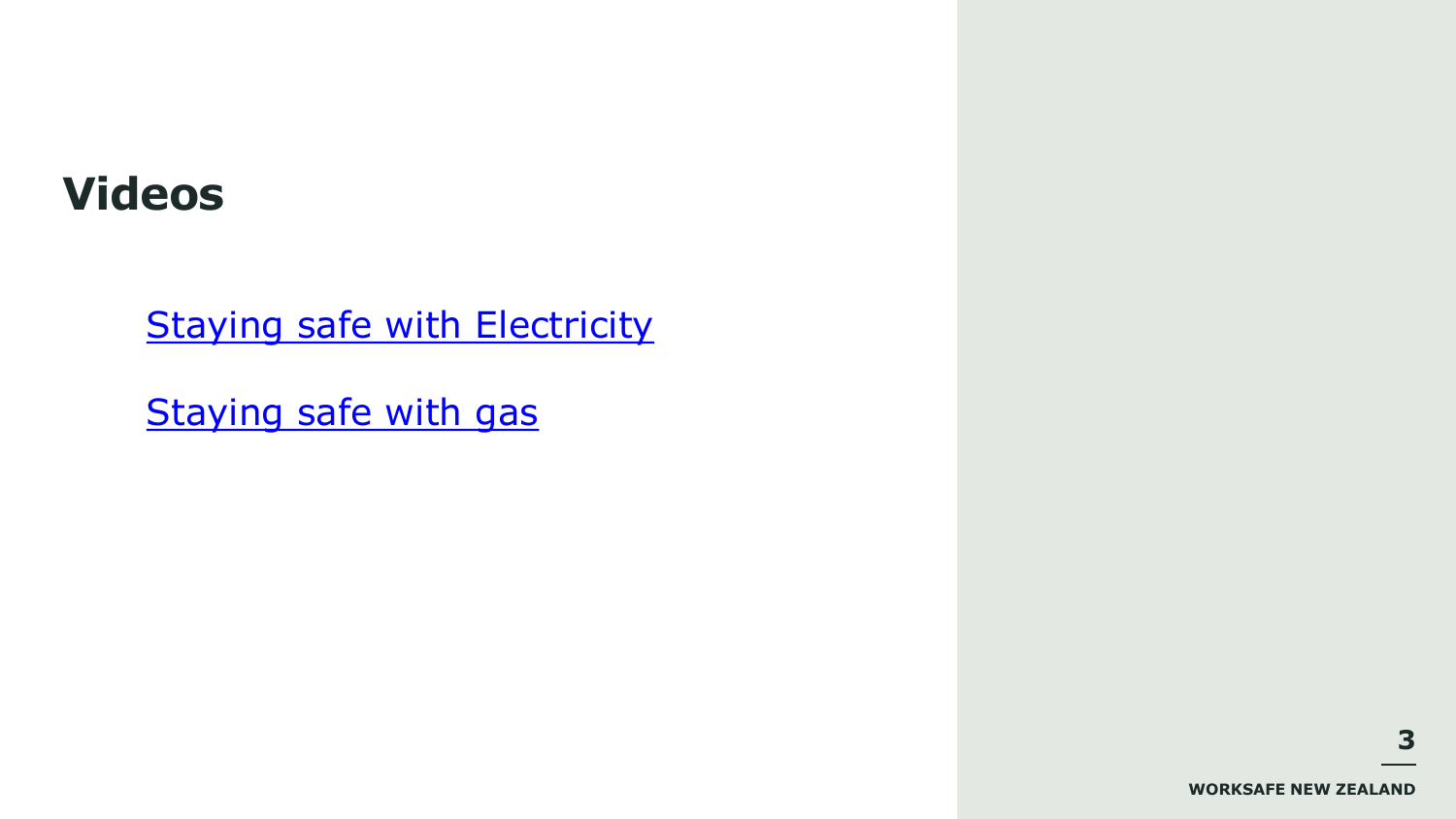# **What did we do?**

- Used a cat to immediately place you within a home
- Adjusted tone
- Used humour
- Catchy slogans
- Risks based around common situations

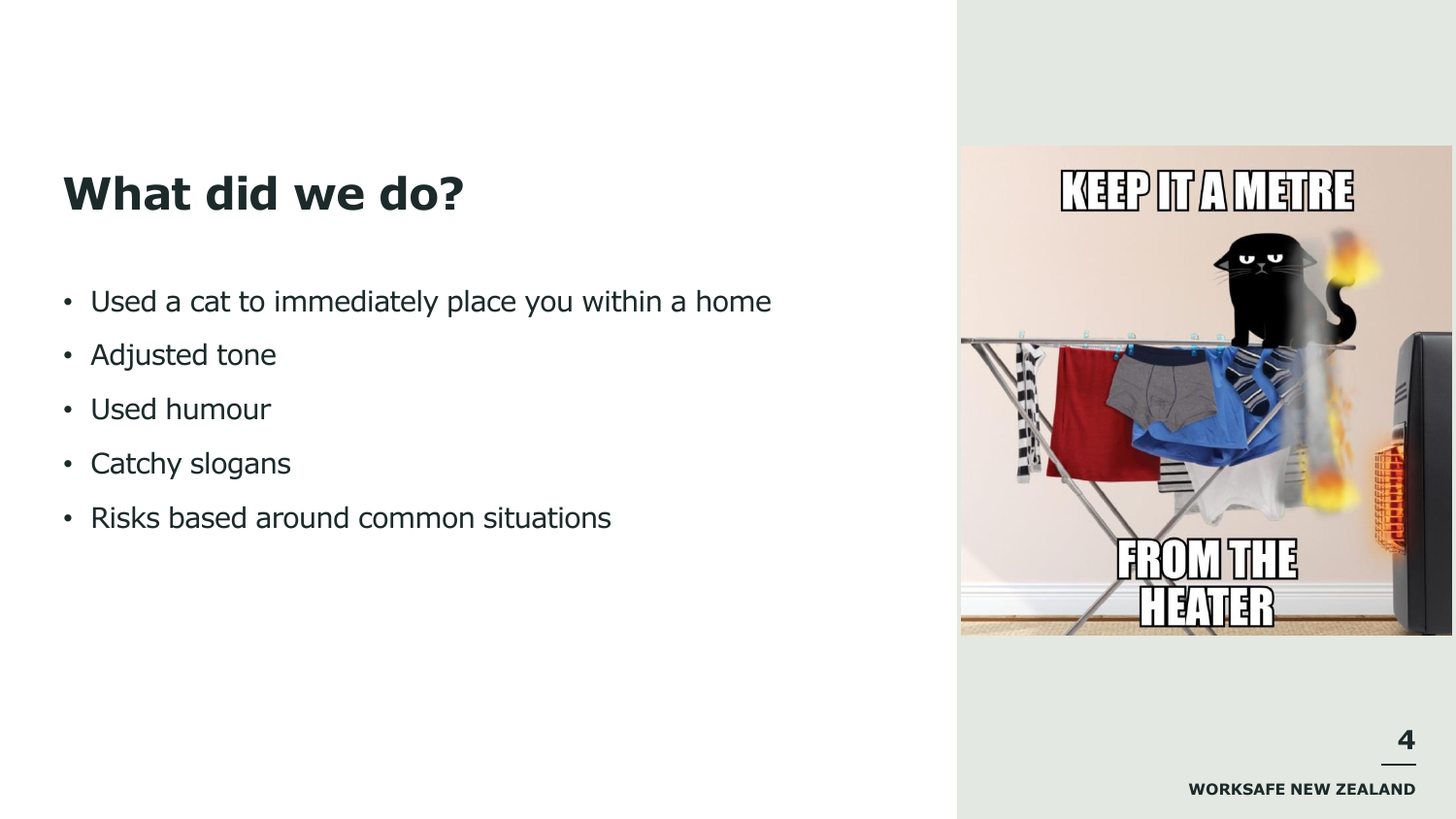# **Media mix**

- Social media
- Digital ad shells
- Video
- Radio
- Digital displays

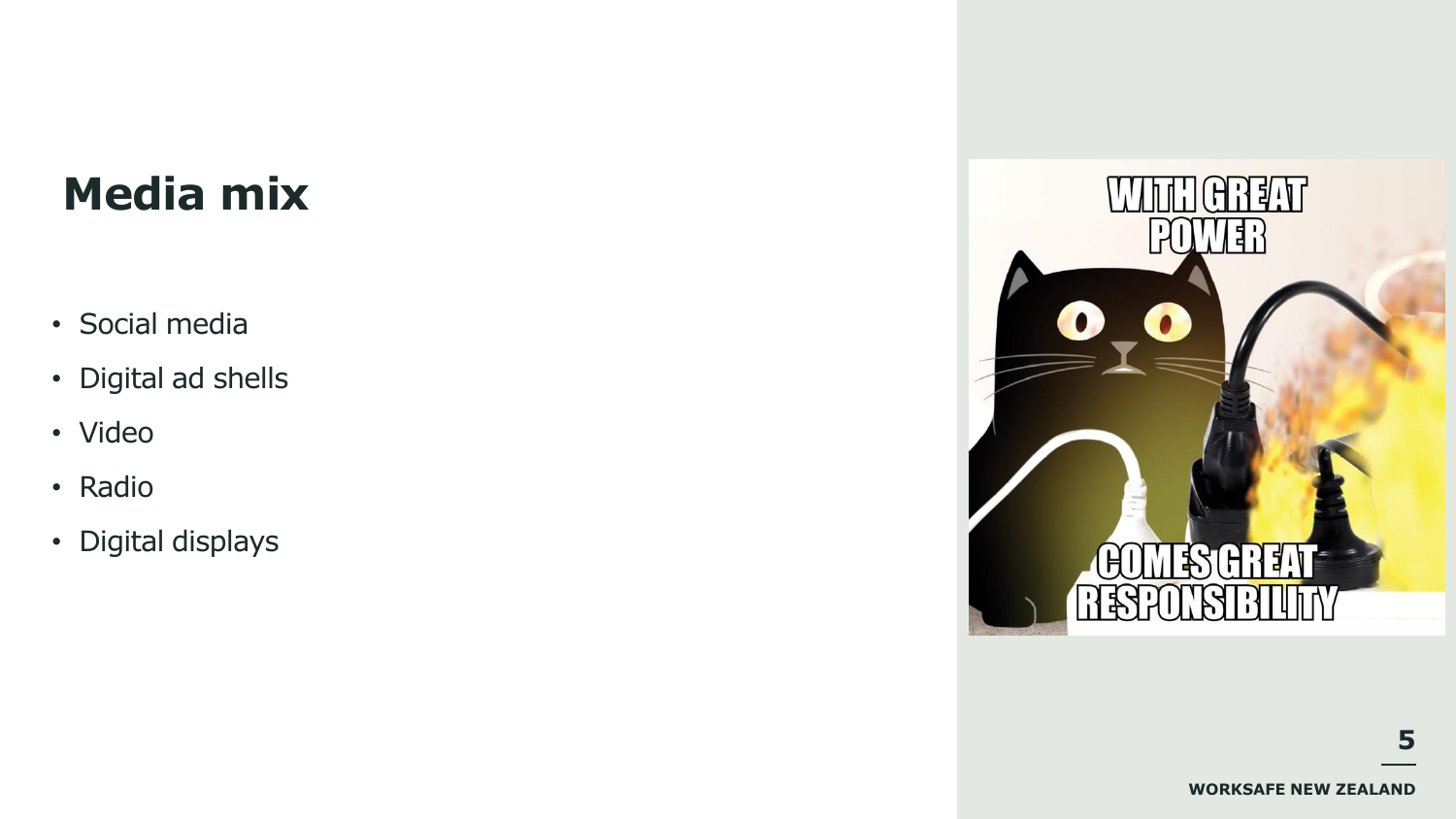# **Our latest campaign – Winter 2018**

#### "Really like these ads… they're modern cute and relevant"

"It was more effective and humorous than I would have previously thought WorkSafe was capable of. Good, effective advertising"

"Everybody loves cats and I thought portraying what you were trying to get across through a cat was genius, and also a cute and funny way of getting serious stuff across."

- WorkSafe's web stats
- Results from the agency
- Effectiveness report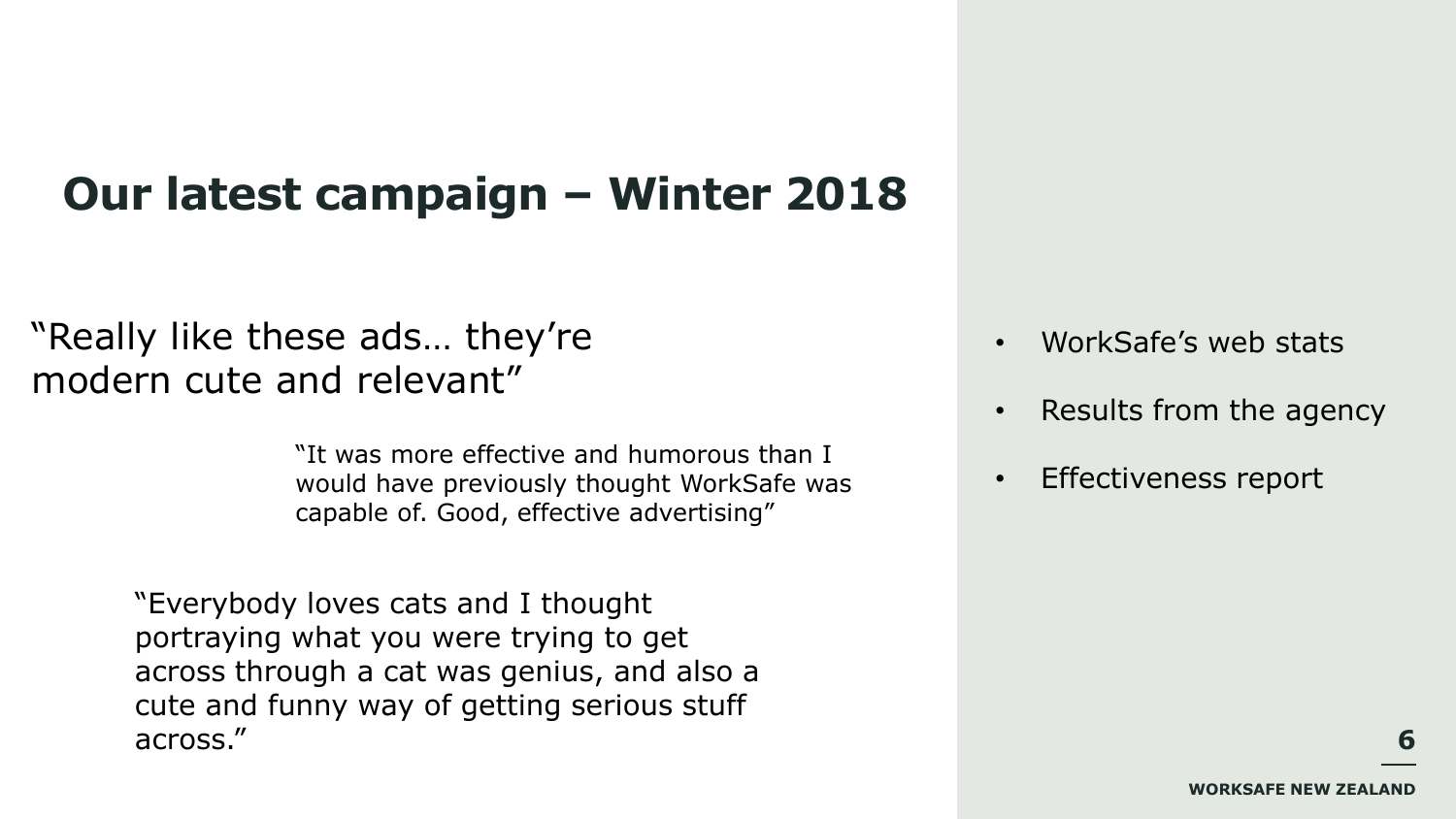#### **Web Stats**

*On the most basic level we can see we successfully got a lot of people to the campaign pages on the website. But that's not the aim.* 

37,000 page views 28,000 unique views 450,000 video views on YouTube

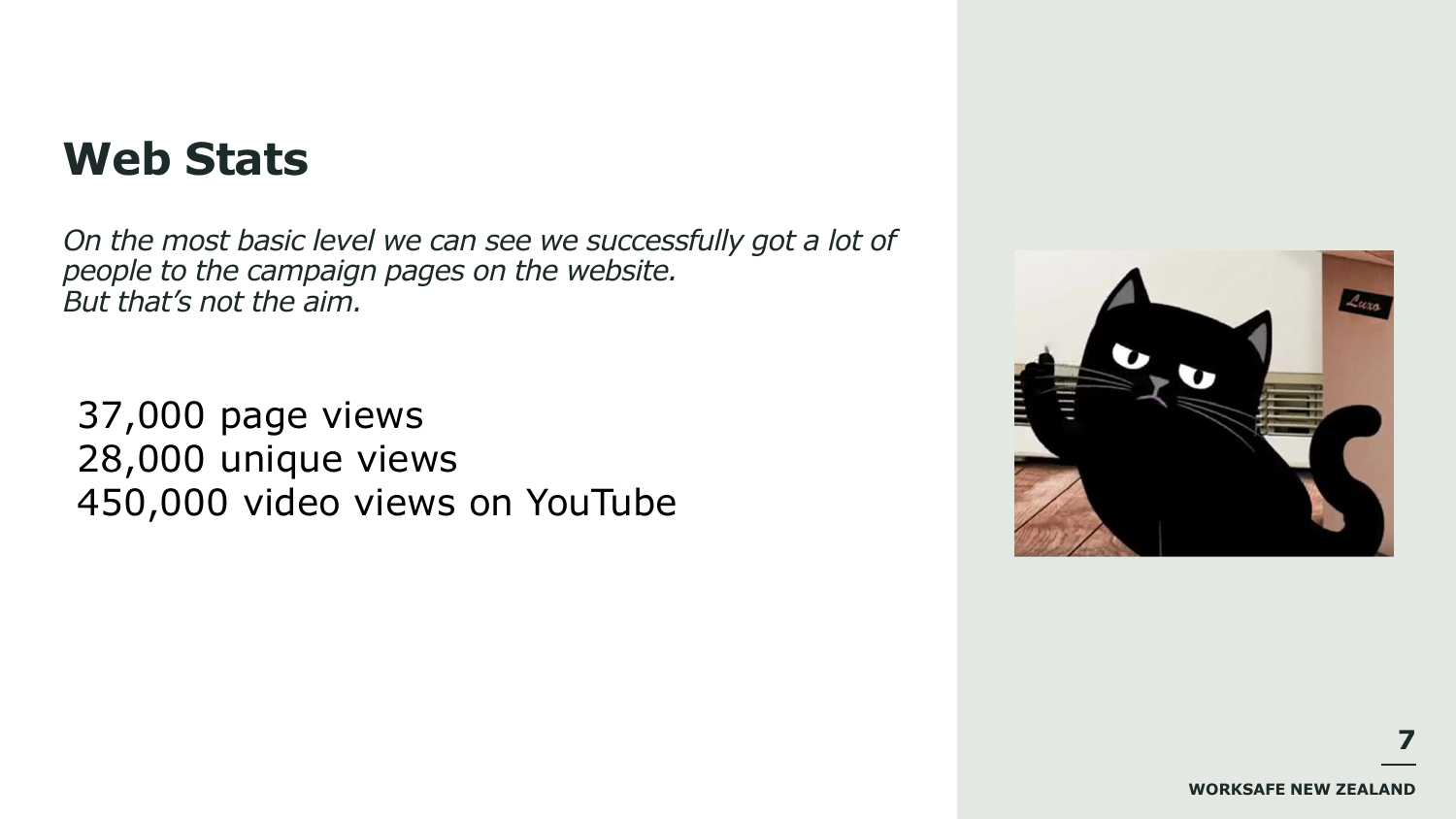# **Advertising numbers**

*The numbers are impressive. But this still doesn't show us how effective we've been*

27,244,068 digital ad impressions 56,390 digital ad clicks

4,460,062 Facebook ad impressions 2,228,638 Facebook reach

1,749,541 Instagram impressions 1,023,294 Instagram reach

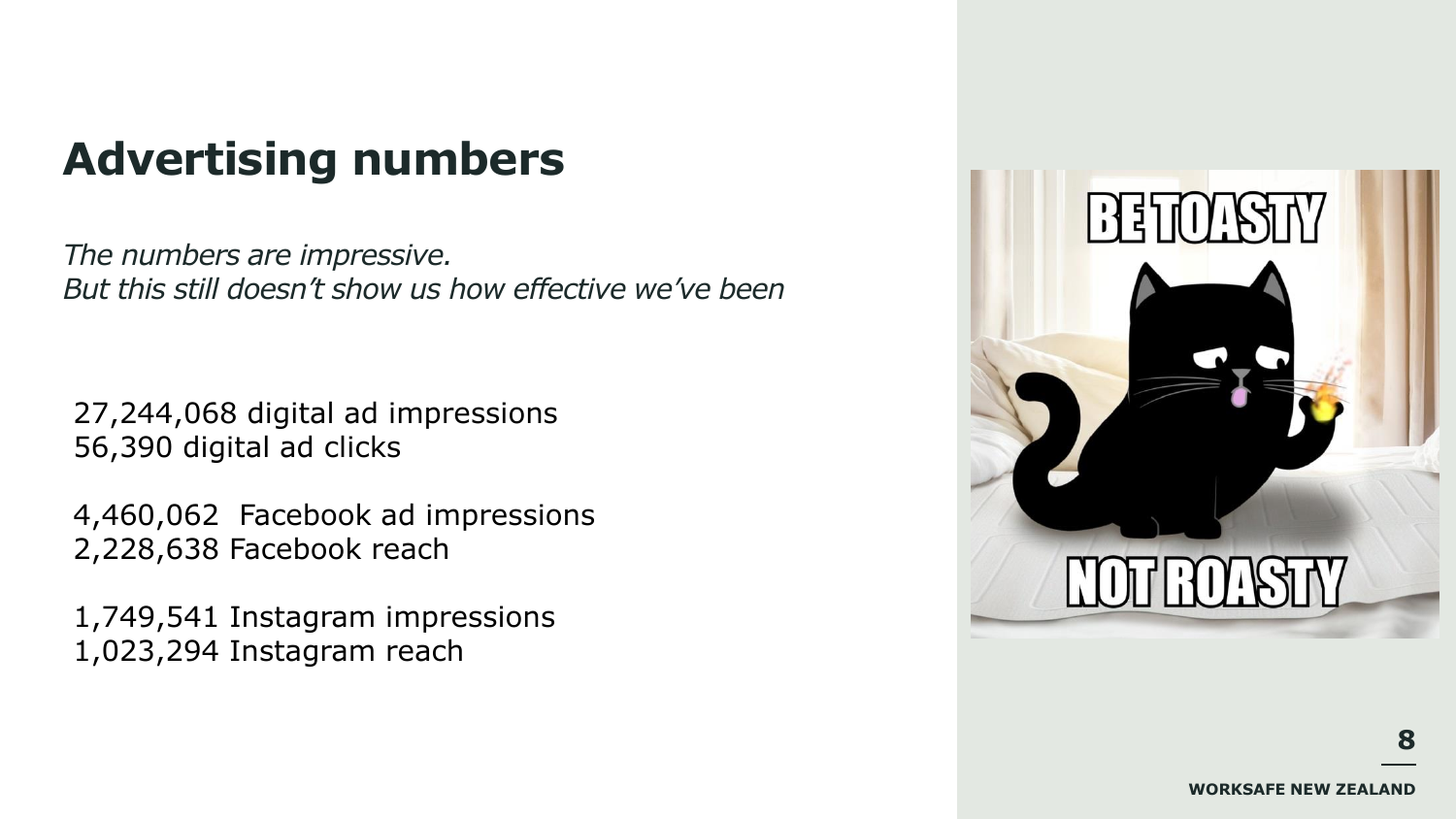# **Effectiveness**

*8-10 minute survey of 600 New Zealanders Nationally representative on gender, age and region*

- Recall, branding, likeability and effectiveness
- The effect of recall on risk awareness and intended behavioural change.
- The impact of the campaign on attitudes and behaviours around electricity and gas.
- Any learnings from the campaign that can be applied to future work

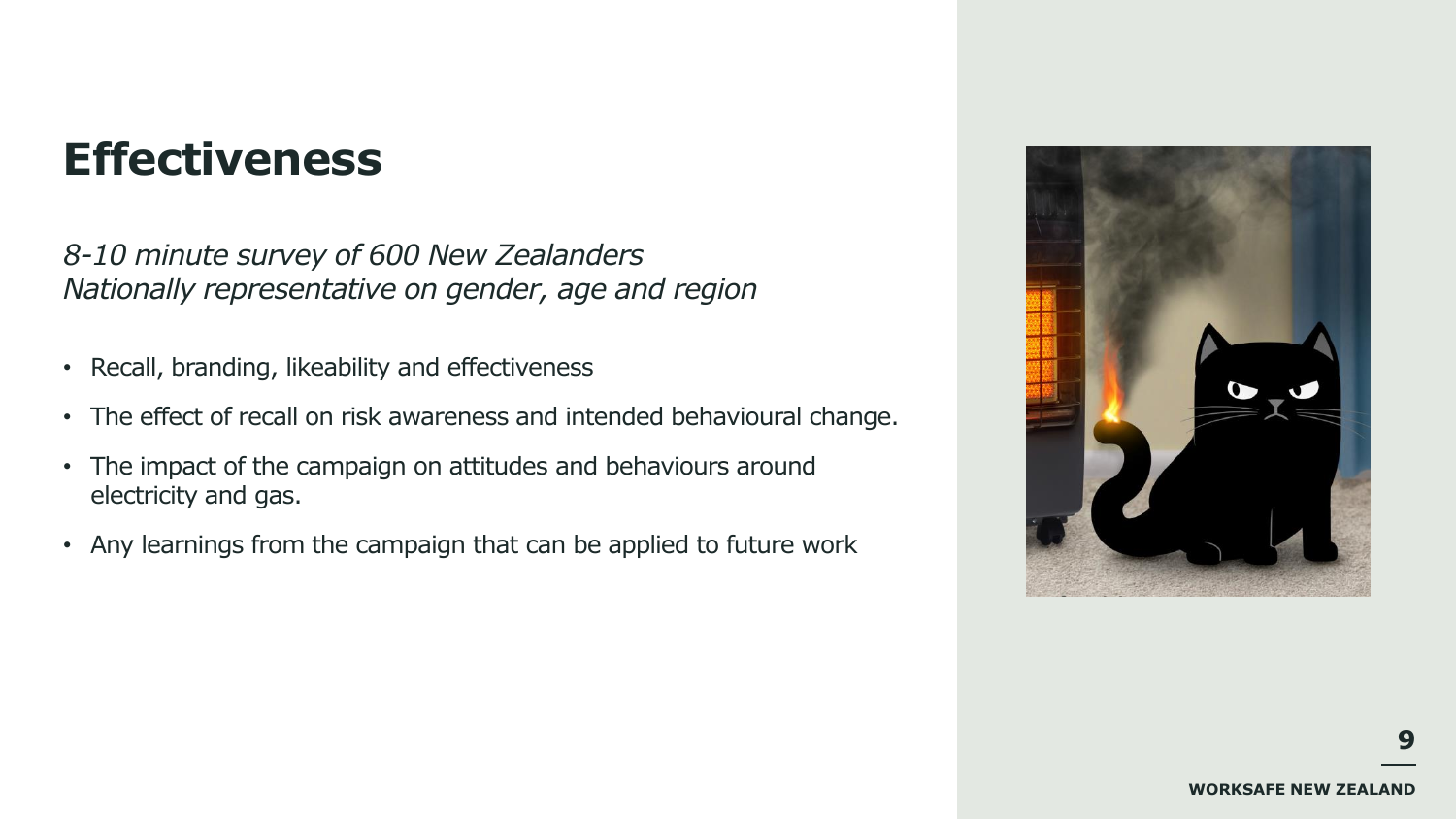

Recall continues to rise – up from 20% in 2017

Video streaming and radio most effective channels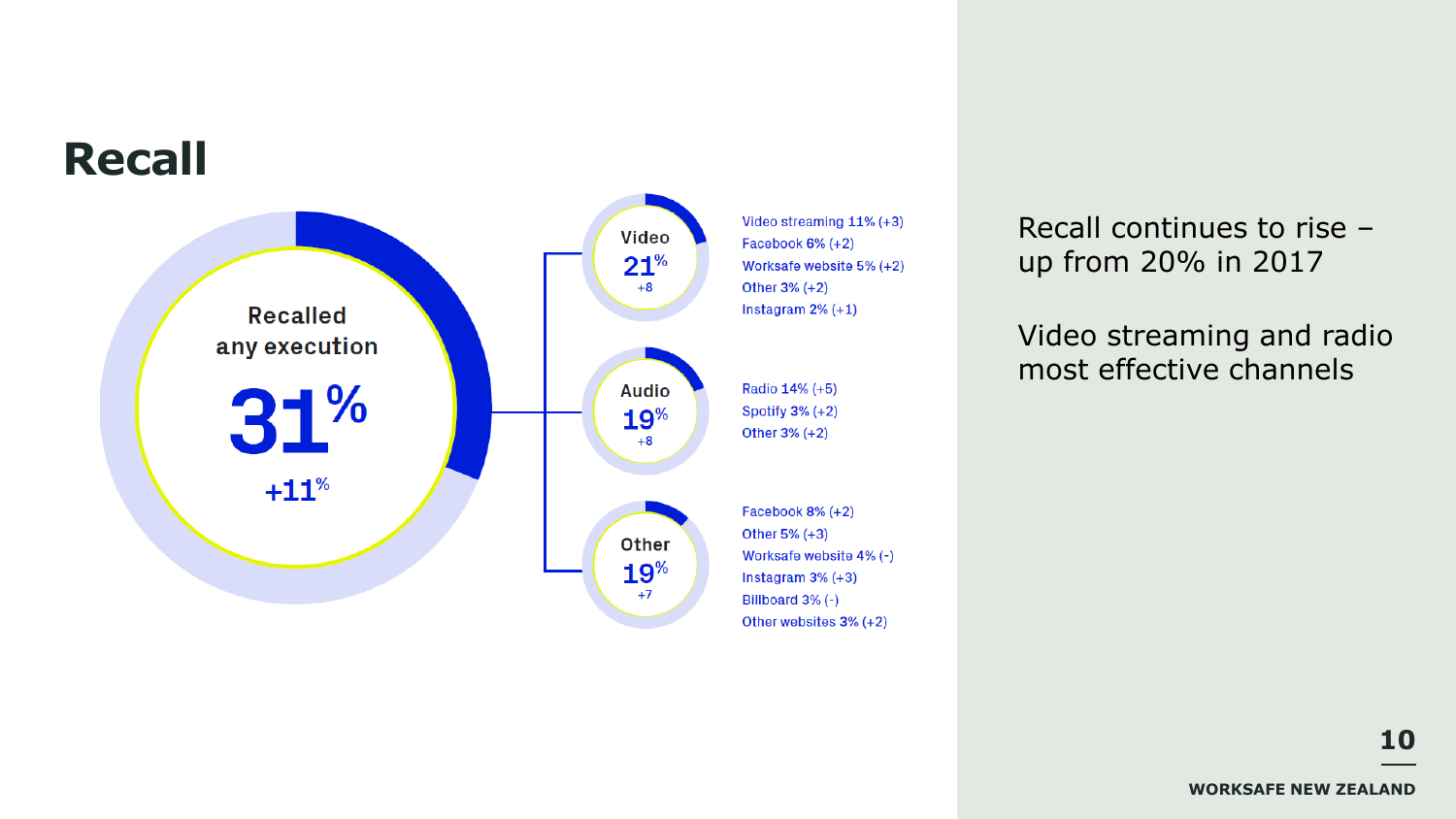# **Likeability and sentiment**



The campaign continues to be popular

It drives positive feelings towards WorkSafe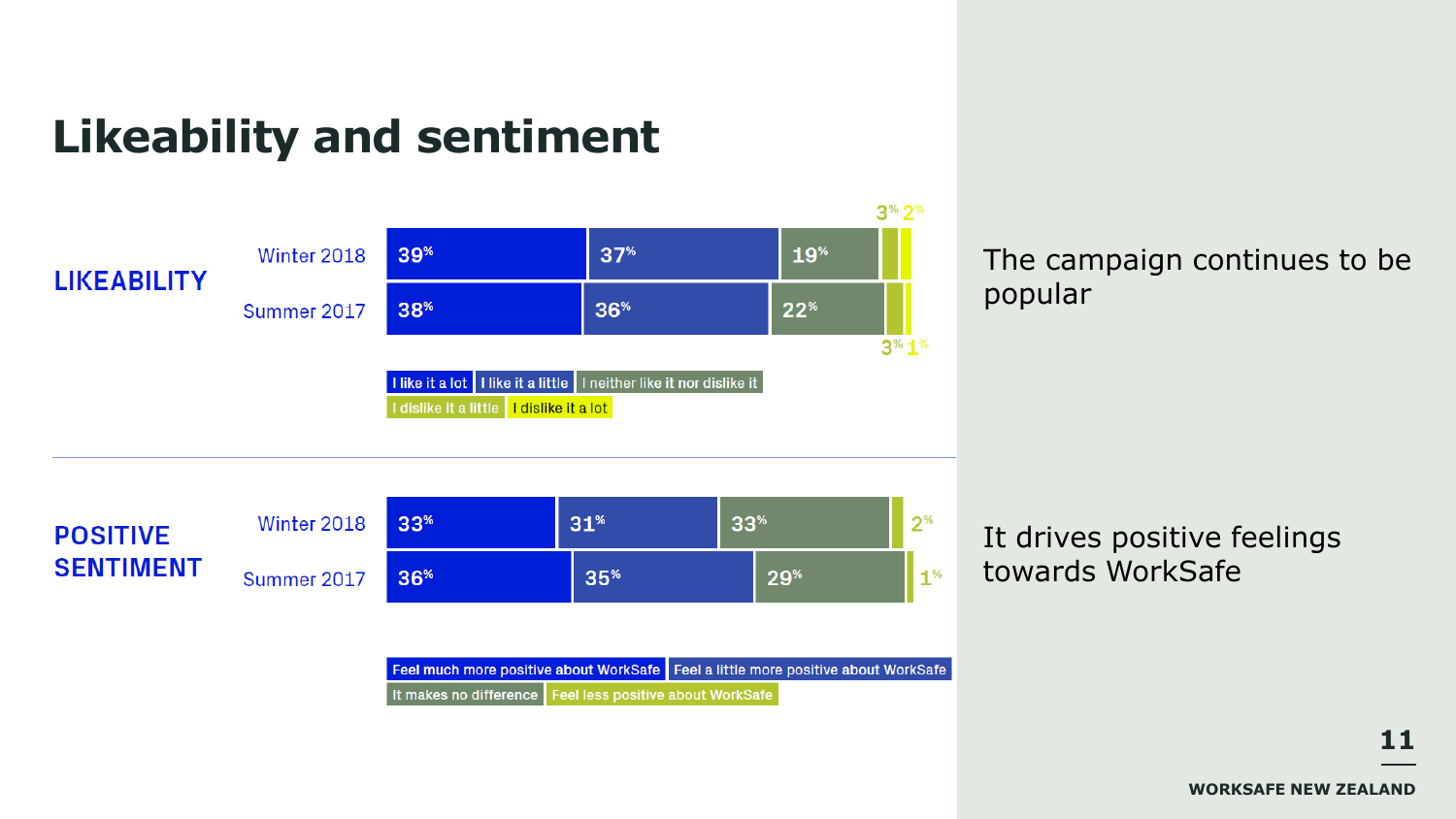### **Message takeout**



People remember we're talking about safety

Work to do around specific messages and actions

Catchy phrases and common situations do well

**WORKSAFE NEW ZEALAND**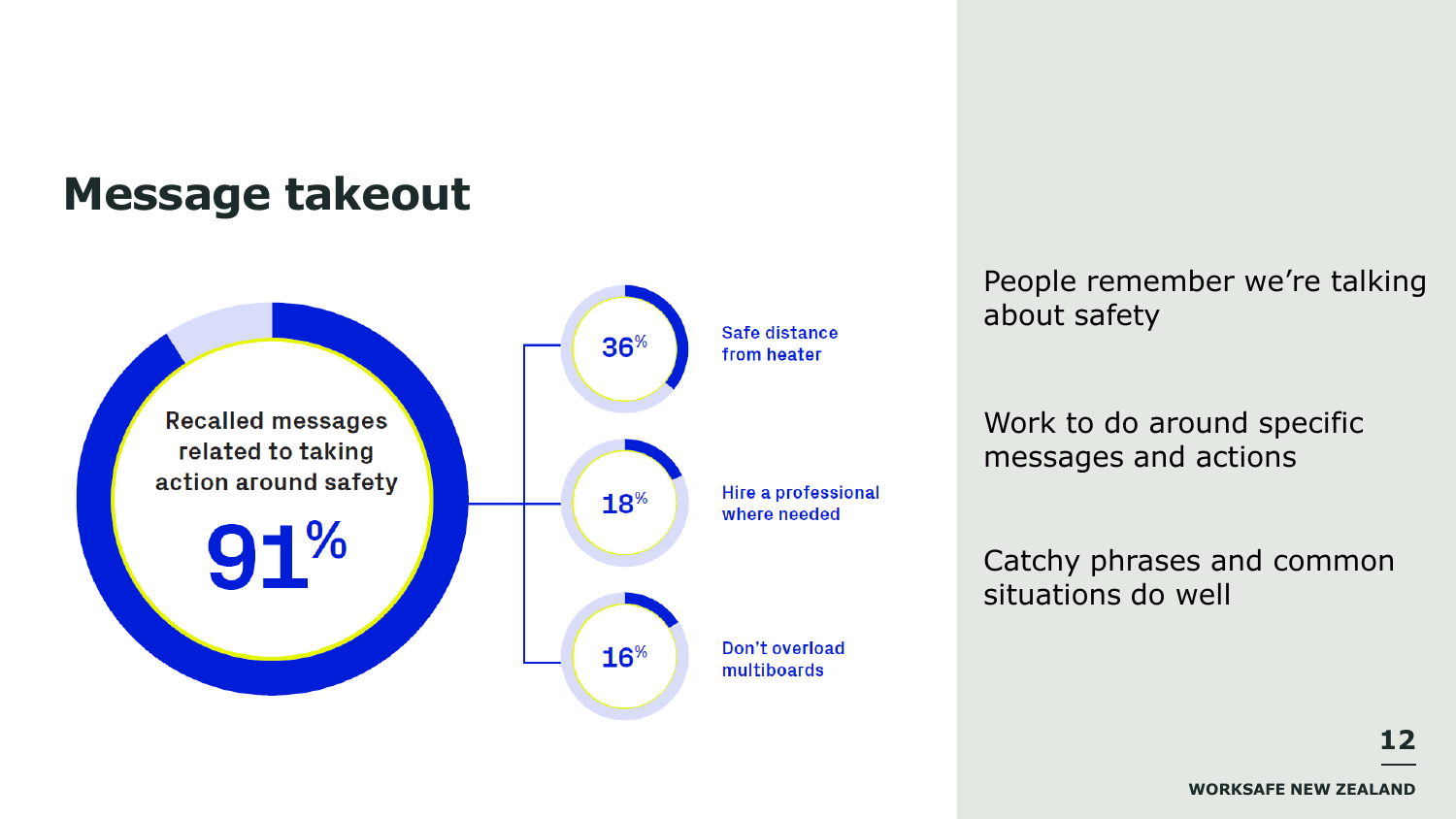# **Have we changed behaviour?**

#### Intended action



Results look good – there are easy steps people can take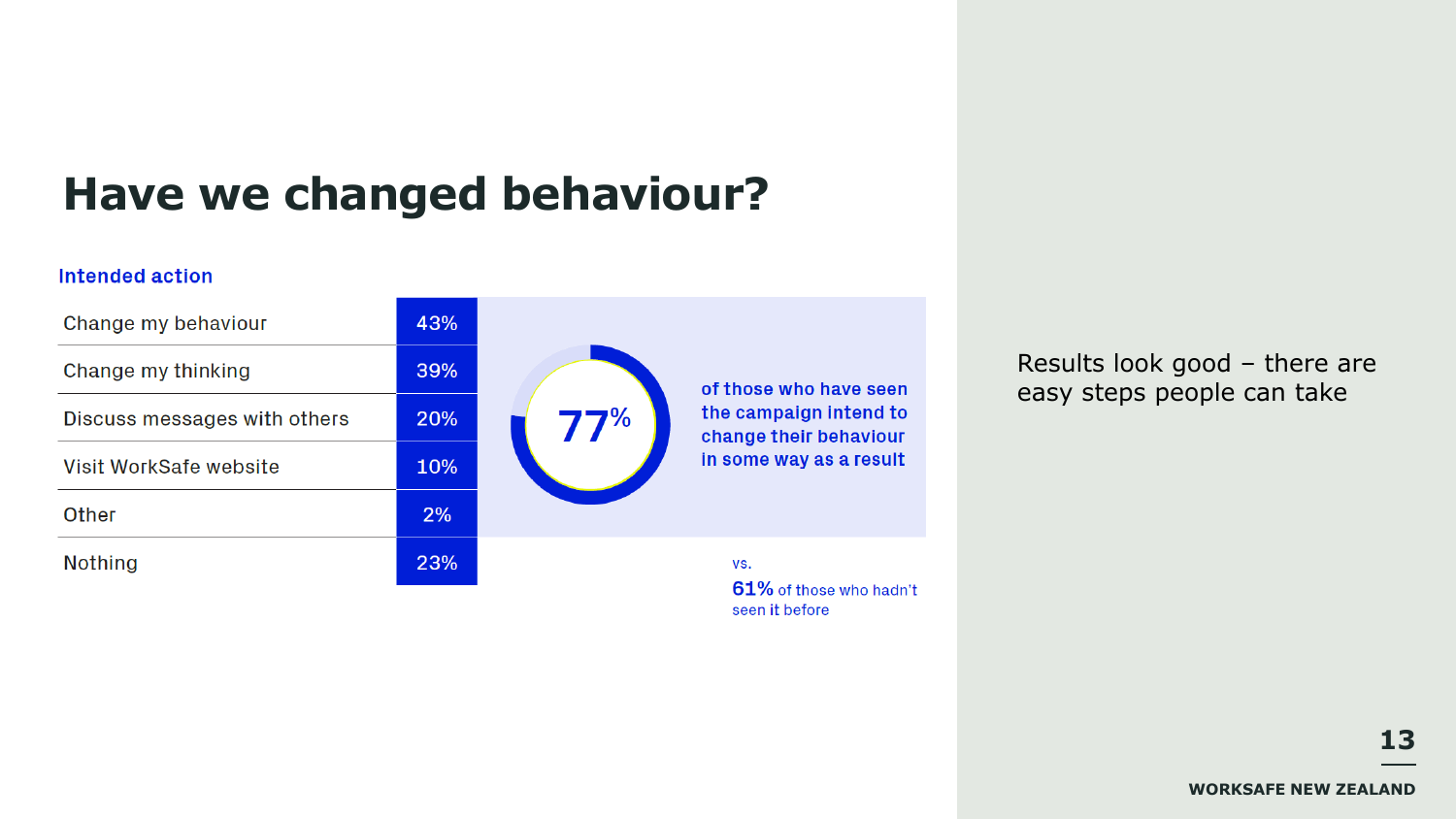# **Where to from here?**



|                                                          | Like Claude a lot Like him a little Don't have feelings either way |
|----------------------------------------------------------|--------------------------------------------------------------------|
| Dislike him a little <b>Dislike him a lot</b> Don't know |                                                                    |

Claude has become more popular

We're figuring out what works

**WORKSAFE NEW ZEALAND**